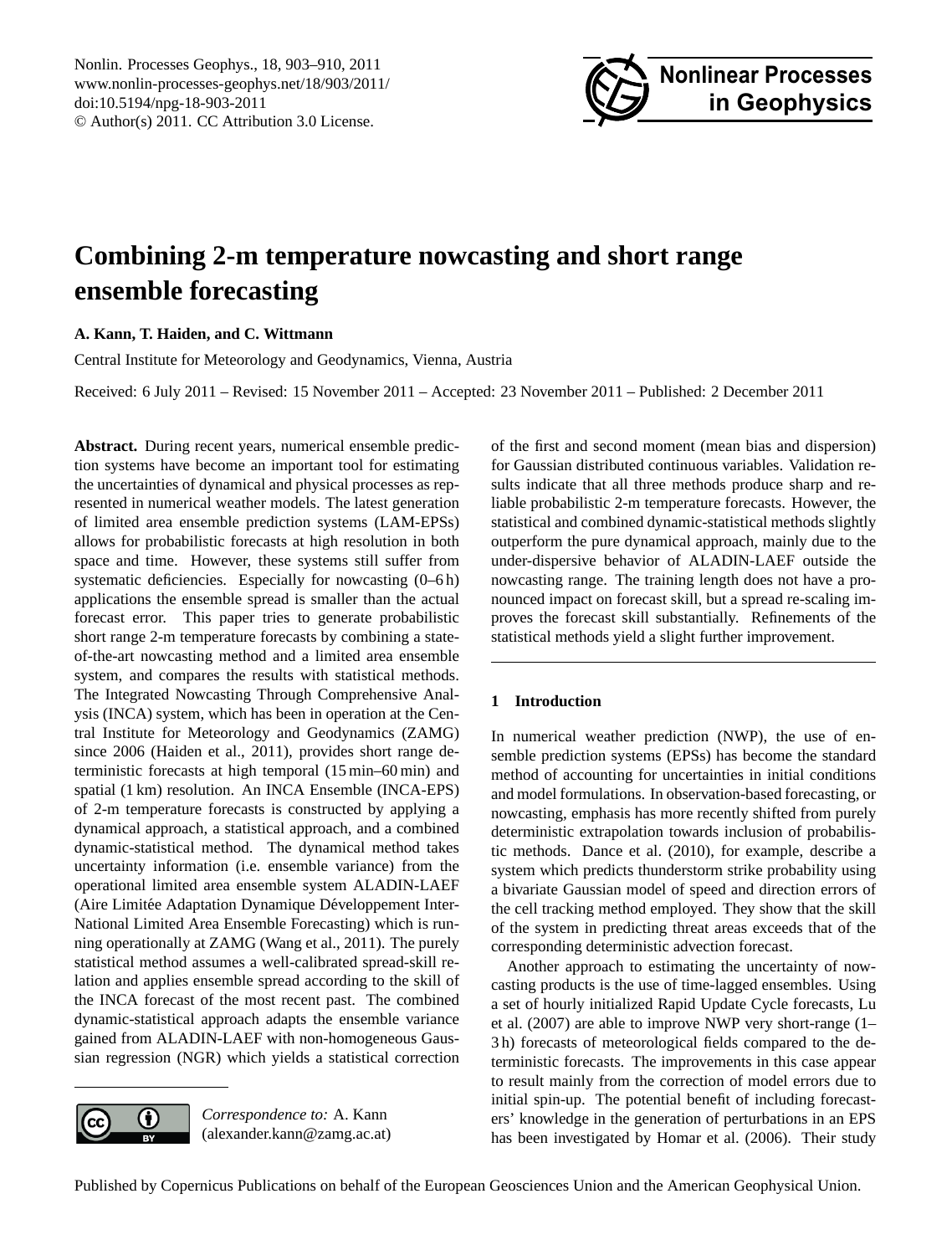shows that the experimental ensemble improved short-range numerical forecasts of severe weather and heavy precipitation. However, because of the lack of global dispersion, forecasts of non-severe weather were generally less skilfull than those of the reference system.

The Integrated Nowcasting Through Comprehensive Analysis (INCA) system used in the present study is by design non-probabilistic. It provides, among other products, short range deterministic 2-m temperature analyses and forecasts on high resolution in time (60 min) and space (1 km  $\times$  1 km) with special emphasis on the nowcasting range  $(0-6h)$ . In analysis mode it combines NWP forecast fields from the operational limited area model ALADIN-AUSTRIA (Aire Limitée Adaptation Dynamique Développement InterNational) (Wang et al., 2006) with highresolution topographic data and integrates observations from about 400 stations within the operational INCA domain. In the nowcasting range, the temporal change of the NWP model is superimposed on the latest analysis, modified by a correction which depends on the NWP cloudiness error. Outside the nowcasting range it merges into the (topographically downscaled) NWP model output through a fixed weighting function (Haiden et al., 2011). The system shows high skill in the nowcasting range (mean absolute error less than 1 Kelvin in the first 3 h) and improves on the ALADIN-AUSTRIA forecast due to bias correction and topographic downscaling outside the nowcasting range, but the NWP trend it uses is affected by uncertainties mainly due to errors in the initial condition (Buizza et al., 2005; Hamill et al., 2000) and model formulations and physical parameterizations (Buizza et al., 1999). The aim of this study is to develop proper methods to quantify these uncertainties and to provide sharp and reliable site-specific, probabilistic short range forecasts of 2-m temperature.

## **2 The INCA system**

The INCA temperature analysis and forecast methodology has been described elsewhere (Kann et al., 2009; Haiden et al., 2011), so only a short summary is given here. Hourly analyses on a  $1 \text{ km} \times 1 \text{ km}$  grid are generated from a combination of numerical weather prediction (NWP) model output, surface station data, and high-resolution topographic data. Spatial interpolations of observation corrections are based on distance-weighting in physical and potential temperature space. NWP fields are taken from the Austrian version of the ALADIN model (Wang et al., 2006), which has a horizontal resolution of 9.6 km, and is run four times a day out to a forecast range of 72 h. Observations are provided by ∼350 realtime surface weather and hydrological stations, with an average distance between the stations of about 15 km.

The three-dimensional analysis of temperature in INCA starts with an NWP short-range forecast as first guess, which is corrected based on observation-forecast differences. The corrections are spatially interpolated using inverse-distancesquared weighting (IDW) in the horizontal and IDW in potential temperature in the vertical (Haiden et al., 2011). A "surface-layer index" ensures that corrections derived at a certain type of location (e.g. valley floor) have low or zero weight at other types of location (e.g. slope).

The nowcast of temperature is obtained by adding the trend given by the NWP model to the INCA analysis. A coefficient between 0 and 1 reduces the trend in case of negative cloudiness errors in the NWP forecast. Outside the nowcasting range the trend extrapolation is smoothly blended into the NWP forecast via a weighting function. The time-scale of the weighting function depends on static stability to account for observed variations in the persistence of temperature forecast errors under different synoptic conditions (Haiden et al., 2011).

## **3 The Limited Area Ensemble System ALADIN-LAEF**

The ALADIN-LAEF (Aire Limitée Adaptation Dynamique Développement InterNational Limited Area Ensemble Forecasting) system is being developed at the Central Institute for Meteorology and Geodynamics (ZAMG), which is part of the ALADIN consortium and the Regional Cooperation for Limited-Area modeling in Central Europe (RC LACE). The very first version of ALADIN-LAEF was put into operation in March 2007, and in 2009 a major upgrade of the system took place. A detailed description of the ALADIN-LAEF system can be found in Wang et al. (2011). In the following, just the major characteristics are briefly described.

The ALADIN-LAEF system uses the spectral limited area model ALADIN (Wang et al., 2006) to produce a 17 member forecast ensemble: 16 perturbed members and one control member. The geographical domain covers Europe and large parts of the North Atlantic. The ensemble system is run twice per day (00:00 and 12:00 UTC) producing forecasts up to 60 h. It has 18 km horizontal resolution and 37 vertical levels.

In order to create the initial conditions (IC) for the 16 perturbed members of ALADIN-LAEF the following components are combined:

- **–** Large-scale atmospheric perturbations coming from the first 16 ECMWF EPS members are created using the singular vector approach (Leutbecher and Palmer, 2008).
- **–** Small-scale atmospheric perturbations are applied on ALADIN-LAEF resolution with a breeding technique (Wang et al., 2011).
- **–** Small-scale initial surface perturbations are generated on the ALADIN-LAEF resolution by using the so called Non-Cycling Surface Breeding (NCSB) method (Wang et al., 2010).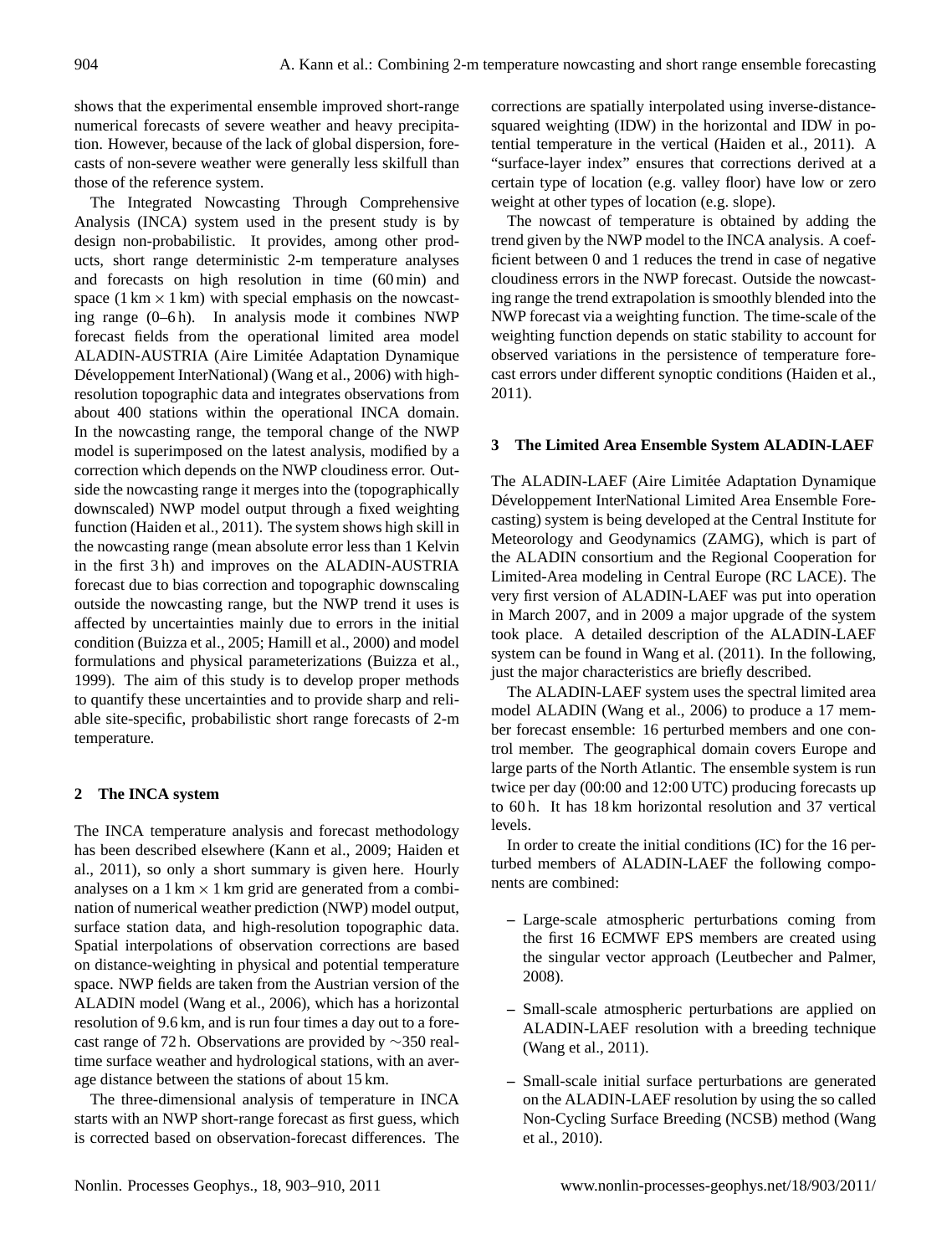The large-scale and small-scale atmospheric perturbations are combined using a spectral blending technique (Brozkova et al., 2001). In addition to the uncertainty in the initial condition, a multi-physics approach is used to account for model errors. The lateral boundary conditions are provided by the first 16 members of the ECMWF EPS.

## **4 Methods and implementation**

The basic concept is to use the deterministic INCA 2-m temperature forecast as ensemble mean and to determine the ensemble variance by different statistical and/or dynamical approaches. Three different methods for constructing an 18 member ensemble are tested over a 1-month period (1– 30 November 2010): a purely statistical method, a dynamical one, and a combined dynamic-statistical approach.

# **4.1 Statistical method "INCA-EPSstat"**

This method uses the spread-skill relation and follows the idea of Cui et al. (2005), who use the root mean squared error of the ensemble mean for calibrating the ensemble spread, in a modified way. The operational INCA run is used as ensemble mean and its RMSE over the past 30 training days is used as ensemble spread. The generation of 18 ensemble members is achieved by taking the quantile values from the Gaussian cumulative distribution function (CDF) centred about the mean in such way that the ensemble spread of the new, re-scaled ensemble is limited by a fractional amount  $(f_{re-scale} = 3/4)$  of the root mean squared error of the training data (Kann et al., 2009). Formally the distribution can be expressed by the Gaussian CDF

$$
F(x) = \frac{1}{\text{RMSE}_{\text{INCA}}\sqrt{2\pi}} \int_{-\infty}^{x} \exp\left(-\frac{1}{2}\left(\frac{t - F_{\text{INCA}}}{\text{RMSE}_{\text{INCA}}}\right)^{2}\right) dt, (1)
$$

where  $F_{\text{INCA}}$  denotes the (deterministic) INCA forecast and RMSE<sub>INCA</sub> the root mean square error of the INCA forecast, respectively, evaluated separately for each lead time and initialization. Finally, the 18 re-calibrated ensemble members are generated for  $i = 1$ , 18 by

$$
EPS(i) = \mu + Q[p(i)](\sigma^2), \qquad (2)
$$

where  $\mu$  denotes the ensemble mean,  $\sigma^2$  the variance, and Q is the quantile function (or inverse cumulative distribution function; CDF) of the standard normal distribution, evaluated at the probability  $p$ , given by

$$
p(i) = \frac{1-z}{2} + (i-1) \times \left(\frac{z}{n-1}\right),
$$
 (3)

where  $n$  is the ensemble size of 18 members. The value of z, representing the re-scaled area around ensemble mean, is obtained iteratively, satisfying the constraint  $\sigma_{\text{re}-\text{scaled}} \leq$  $f_{\text{re-scale}} \times \text{RMSE}_{\text{INCA}}$  (Kann et al., 2009), where  $\sigma_{\text{re-scaled}}$  denote the standard deviation of the re-scaled ensemble. In other words, z determines the amount of reduction of the standard deviation of the Gaussian distribution. Practically,  $\zeta$  is modified until the standard deviation of the new ensemble is smaller than a fractional amount of the root mean square error of the ensemble mean. For example, if  $z = 0.5$ ,  $p(i = 1) = 0.25$  and  $p(i = 18) = 0.75$  etc. In general, welltuned probabilistic forecasts show similar values of RMSE and ensemble spread. Thus, poor ensemble forecast quality in a well-tuned system is reflected by a large ensemble variance. Although statistically consistent, the practical usability is reduced if the spectrum of the ensemble member forecasts covers an unrealistic range from a synoptical point of view. Restricting the standard deviation should help to reduce this deficiency without loss of forecast skill. The value fre−scale = 3/4 turned out to be a reasonable choice of several experiments where the CRPS reaches a minimum. The impact of spread re-scaling is further discussed in Sect. 6.2.

# **4.2 Dynamical method "INCA-EPSdyn"**

The deterministic INCA run is used as control run and the individual differences between the 17 ensemble members and the ensemble mean of the last available ALADIN-LAEF (Wang et al., 2011) model initialization is added to the INCA run. Formally, the creation of the  $i$ -th ensemble member for a specific forecast projection  $t$  can be expressed by

$$
EPS(i) = F_{INCA}(t) - (LAEF_{mean}(t) - LAEF(i, t)).
$$
 (4)

In other words, the ALADIN-LAEF spread serves as spread of the INCA-EPS. Thus, only the uncertainties are taken from the limited area ensemble system.

#### **4.3 Dynamic-statistical method "INCA-EPSdynstat"**

The ensemble created by combining the INCA 2-m temperature forecast and the ALADIN-LAEF ensemble spread given in Sect. 4.2 is additionally calibrated by applying the nonhomogeneous Gaussian regression (NGR) technique (Gneiting et al., 2005; Hagedorn et al., 2008; Kann et al., 2009). This statistical calibration technique addresses both the first and second moments by modelling the mean and the ensemble variance according to the ensemble skill within a certain training period. The Continuous Ranked Probability Score (CRPS) serves as measure of skill, and optimal regression coefficients of mean and spread are estimated by minimizing the CRPS. The CRPS of the Gaussian distribution can be expressed by the coefficients  $a, b, c$  and  $d$  (Gneiting et al., 2005):

CRPS<sub>train</sub> =  
\n
$$
\frac{1}{k} \sum_{i=1}^{k} (c + d\sigma_i^2)^{\frac{1}{2}} \left\{ Z_i \left[ 2\Phi(Z_i) - 1 \right] + 2\varphi(Z_i) - \frac{1}{\sqrt{\pi}} \right\}
$$
(5)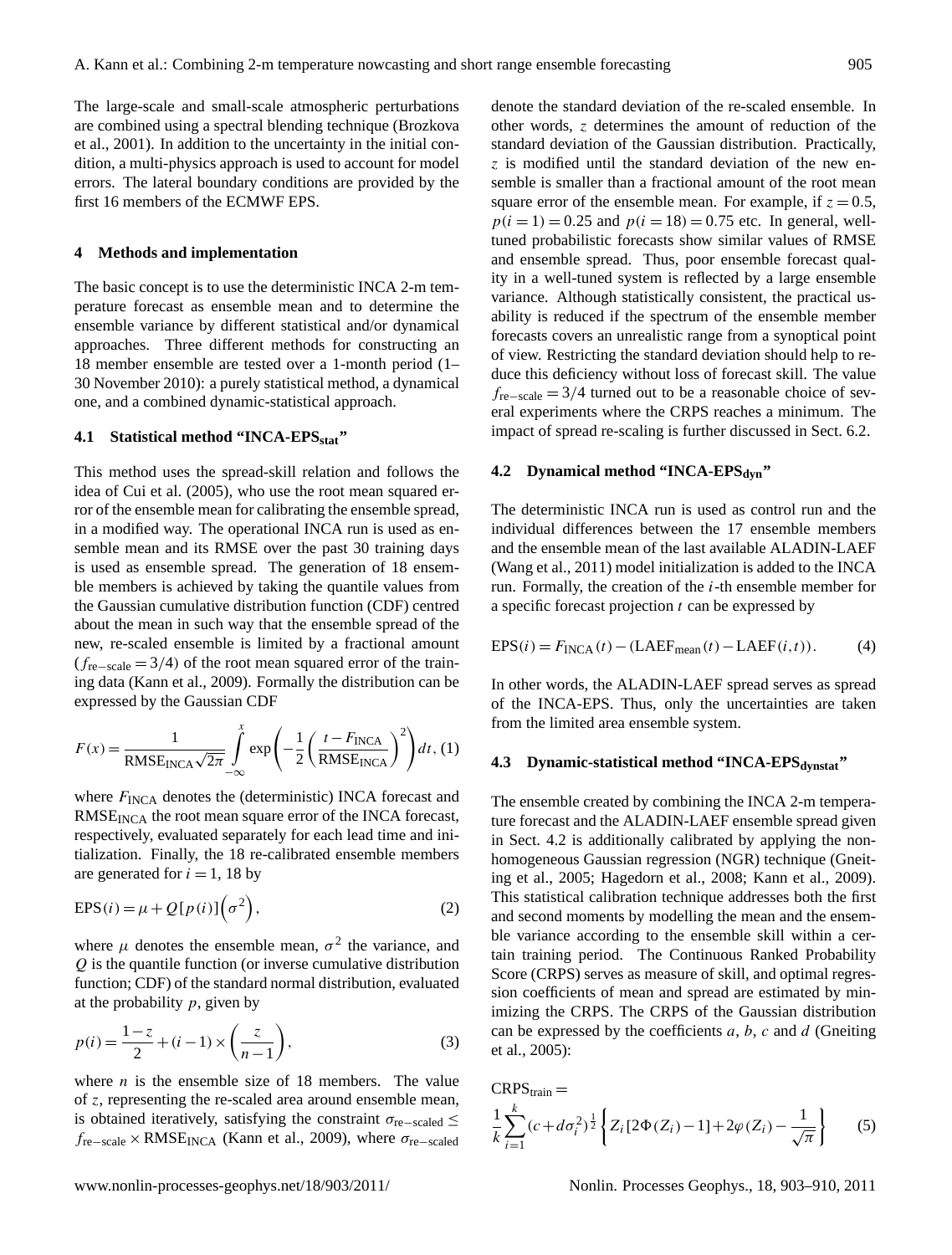

**Fig. 1.** Example of an EPSgram for 2-m temperature, forecast initialized at 15 November 2010, 00:00 UTC, for station Vienna Hohe-Warte.

with

$$
Z_i = \frac{Y_i - (a + b\mu_i)}{(c + d\sigma_i^2)^{\frac{1}{2}}}.
$$
\n(6)

 $\Phi$  and  $\phi$  denote the cumulative distribution function (CDF) and the probability distribution function (PDF) of the standard normal distribution, respectively. k is the training length in days,  $Y_i$  is the observation at day i.

The final 18-member ensemble is generated as described in Sect. 4.1 by taking the quantile values from the Gaussian CDF, centred about the mean under the constraints of the spread re-scaling factor.

#### **4.4 Implementation**

The three sets of ensembles described above are generated retrospectively for one month from 1 November 2010 to 30 November 2010. Hourly INCA initializations are taken into account, each of them up to +36 h ahead. The 2-m temperature forecasts of INCA and of ALADIN-LAEF are interpolated bi-linearly to the locations of the automatic surface weather stations (about 250) in Austria, separately for each station and lead time up to +36 h.

Note that ALADIN-LAEF provides two probabilistic forecasts per day at 00:00 UTC and 12:00 UTC. The spread used for the experiments  $INCA-EPS<sub>dyn</sub>$  and  $INCA-EPS<sub>dynstat</sub>$  is calculated from the latest operationally available run, valid for the same target time as the considered INCA run (e.g.: the spread of the INCA ensemble initialized at 1 November 2010, 11:00 UTC + 06 h is provided by the ALADIN-LAEF initialization at 1 November 2010, 00:00 UTC + 17 h). There may be concern about the temporal consistency of combining different lead times as the skill of the NWP models usually decreases with time. However, the verification of the 00:00 and 12:00 UTC initializations only (i.e. combining model runs of the same initialization time) did not affect the results.



**Fig. 2.** Bias, root mean square error (RMSE) of the ensemble mean, and ensemble spread of the 3 experimental INCA ensembles (dynamical: red, statistical: dark blue, dynamic-statistical: light blue). Note that the BIAS of the experiments INCA-EPS<sub>stat</sub> and INCA- $EPS<sub>dyn</sub>$  as well as the RMSE of INCA-EPS<sub>stat</sub> and INCA-EPS<sub>dyn</sub> are the same and therefore overlapping.

Figure 1 shows an example of a probabilistic 2-m INCA forecast for 15 November 2010, 00:00 UTC at the location of Vienna Hohe-Warte (11035). The ensemble was generated as described in Sect. 4.1 by using the root mean square error of the past 30 training days as ensemble spread and by applying the spread re-scaling.

## **5 Validation results**

The evaluation was carried out for a one month period (1– 30 November 2010) using 2-m temperature measurements of the network of ∼250 TAWES ("Teilautomatische Wetterstationen", Semi-automated weather stations) in Austria. The network covers most of the topographic elevation range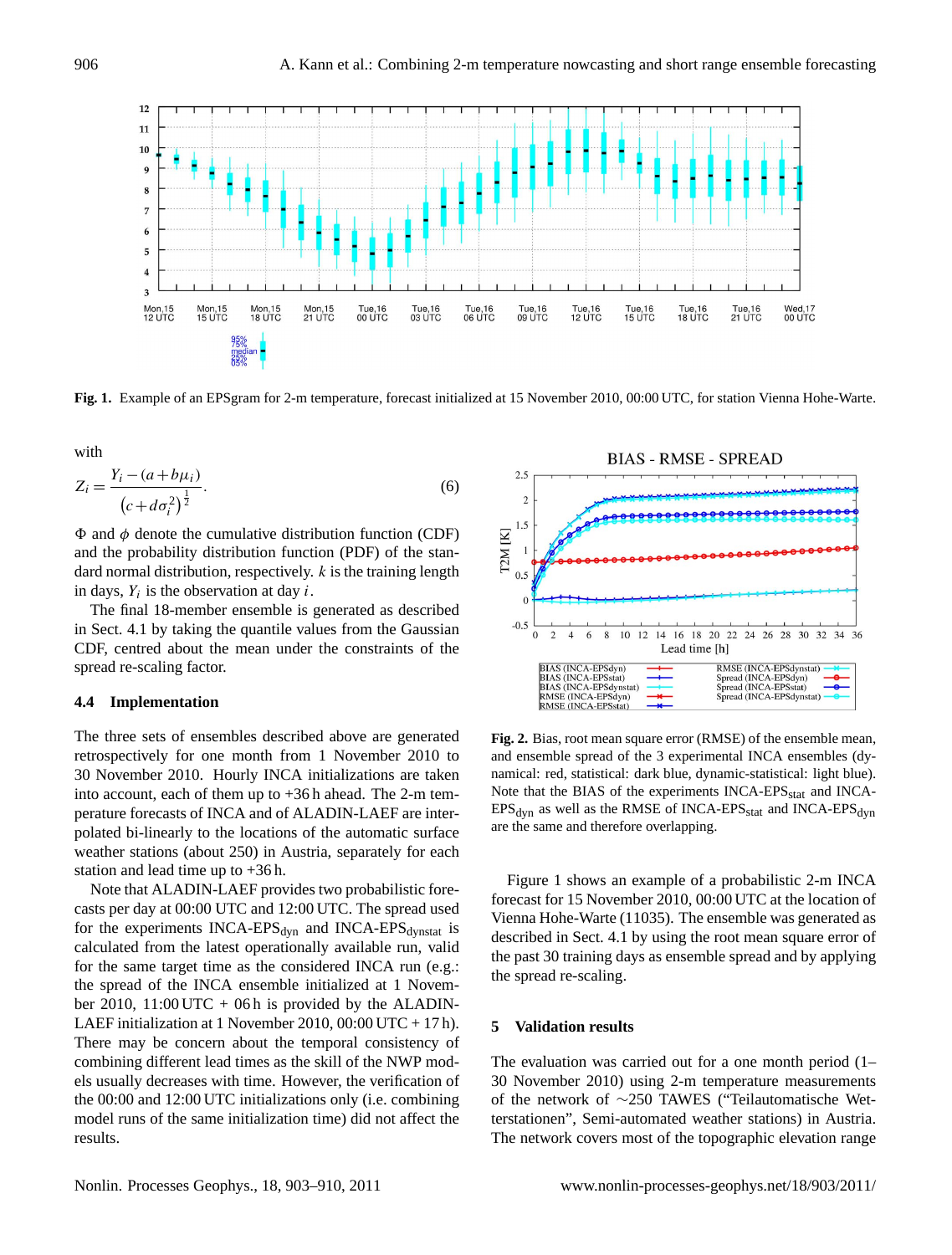

**Fig. 3.** Percentage of outliers as a function of lead time, for the dynamical (red), statistical (dark blue) and dynamic-statistical (light blue) method.

(100–3800 m), with the highest stations at Brunnenkogel (3440 m) and Sonnblick (3105 m). The average horizontal distance between stations is 18 km. All 24 forecast cycles  $(00:00, 01:00, \ldots, 23:00 \text{ UTC})$  are combined for a specific forecast lead time. Figure 2 compares the BIAS and the RMSE of the ensemble mean and the ensemble spread of the three experiments as a function of lead time. Note that the ensemble mean error is almost identical for all experiments as they are all based on the same deterministic INCA forecasts. Thus, the BIAS of the experiments INCA-EPS<sub>stat</sub> and INCA- $EPS_{dyn}$  as well as the RMSE of INCA-EPS<sub>stat</sub> and INCA- $EPS<sub>dyn</sub>$  are the same. However, as the NGR method, which is applied in experiment INCA-EPS<sub>dynstat</sub>, corrects both moments (ensemble mean and variance), marginal differences occur. The spread (standard deviation of ensemble members from ensemble mean) of the pure statistical approach and the combined dynamic-statistical approach are much more realistic with respect to the spread-skill relation. Especially in the nowcasting range, the statistical methods are able to adapt the spread consistently according to the higher skill and lower errors during the first couple of hours. In case of the dynamical approach, the percentage of outliers is about two times higher than with the statistical and the dynamicstatistical method (about 40 %–45 % and 20 %, respectively) (Fig. 3). Taken into account an expected statistical proportion of outliers of  $2/(n + 1)$ , which corresponds to approx. 10 % for an 18-member ensemble, the under-dispersive behaviour is improved by about 70 % by statistical adaptations. Another tool for assessing the forecast quality of an ensemble system is the ROC curve, and the area below it (Zhu et al., 2002), with the False Alarm Rate (FAR) on the x-axis and the Hit Rate (HR) on the y-axis. Compared to the dynamical approach, the dynamic-statistical and the pure statistical methods increase the ROC area (Fig. 4).



**Fig. 4.** Area under ROC curves for 2-m temperature anomaly  $>0$  °C as a function of lead time, from the dynamical (red), statistical (dark blue) and dynamic-statistical (light blue) method.

The Continuous Ranked Probability Score (CRPS) measures the overall distance of the ensemble to the observations (Hersbach, 2000) and is the generalized form of the discrete ranked probability score integrated over all possible thresholds. The CRPS has the appealing property that it generalizes the mean quadratic error, to which it reduces in case of a deterministic forecast. In the nowcasting range up to approx. 4–6 h, all methods are of similar, high skill. Outside this range, the statistical and dynamicstatistical approaches yield about 10 % lower CRPS values than the dynamical method (Fig. 5). Analogously, the Continuous Ranked Probability Skill Score (CRPSS), using the deterministic ALADIN-AUSTRIA model forecast as reference, is slightly increased for both statistical and dynamicstatistical methods (not shown). Furthermore, reliability diagrams are created, to provide information about the ability of the probability forecasts to reflect the observed relative frequency (Stanski et al., 1989). The verifying events chosen are 2-m temperature anomaly exceeding 0 K, using the ERA-40 dataset as climatological reference. In comparison to the dynamical ensemble approach, both the statistical and dynamic-statistical probability forecasts are more reliable for both high and low observed relative frequencies (Fig. 6). Especially the results of the dynamical method show that high observed frequencies are slightly overforecast and low frequencies are underforecast, which is reduced by the statistical applications.

#### **6 Additional considerations and sensitivity studies**

# **6.1 The impact of training length**

The statistical approach "INCA-EPS<sub>stat</sub>" and the dynamicstatistical method "INCA-EPS<sub>dynstat</sub>" are tested with an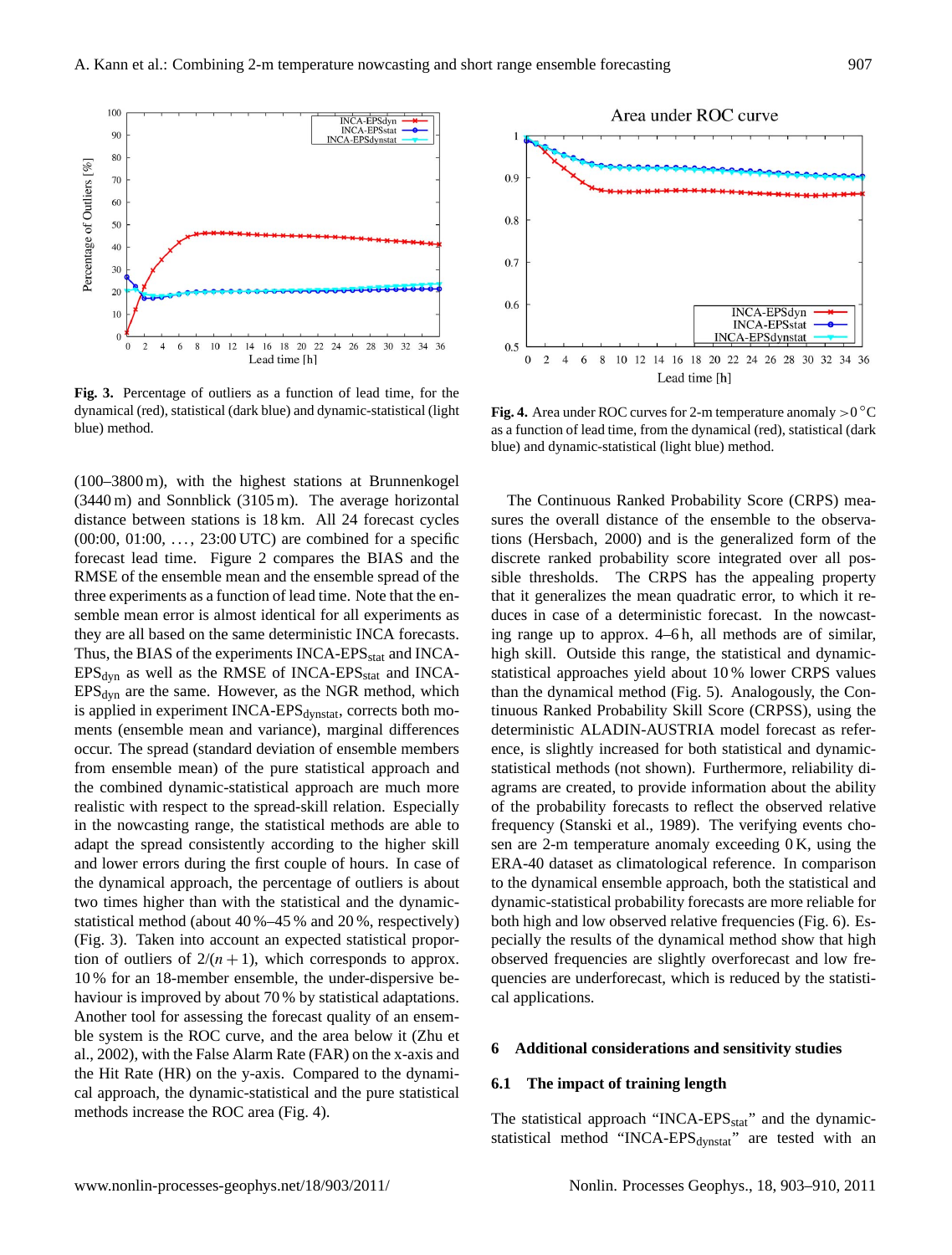

**Fig. 5.** CRPS as a function of lead time, from the dynamical (red), statistical (dark blue) and dynamic-statistical (light blue) method.



**Fig. 6.** Reliability diagram for +6 h **(a)** and +24 h **(b)** from the dynamical (red), statistical (dark blue) and dynamic-statistical (light blue) method.



**Fig. 7.** CRPS of the dynamic-statistical ensemble as a function of lead time, with (red,  $f_{\text{re}-\text{scale}} = 3/4$ ) and without (dark blue) spread re-scaling.

extended training length of 50 days, but in both cases without significant impact (not shown). This result agrees with previous findings which state the marginal impact of the training length for calibration of probabilistic 2-m temperature (Hamill et al., 2008), especially in the short range.

## **6.2 The impact of spread re-scaling**

The re-scaling factor determines the PDF of the final calibrated ensemble values. Without re-scaling, i.e. by taking the quantile values of the predictive PDF at face value, the ensemble loses sharpness, and the CRPS increases compared to the experiment with spread re-scaling (using a value of  $f_{\text{re-scale}} = 3/4$  (Fig. 7). Lower values of the factor do not lead to significant improvements in terms of CRPS (not shown). However, for an optimized re-scaling factor, a seasonal- or situation-dependant factor should be calculated, based on retrospective training data.

# **6.3 Validation on another, independent sample (July 2010)**

The same three approaches have been validated for another one-month period from 1 July to 31 July 2010 in order to generalize the findings and to test the statistical significance of the results gained from the period in November 2010 (Fig. 5). In terms of CRPS the results for July 2010 confirm the conclusion that all three methods provide sharp and reliable forecasts and that the statistical and dynamic-statistical methods slightly outperform the purely dynamical approach (Fig. 8).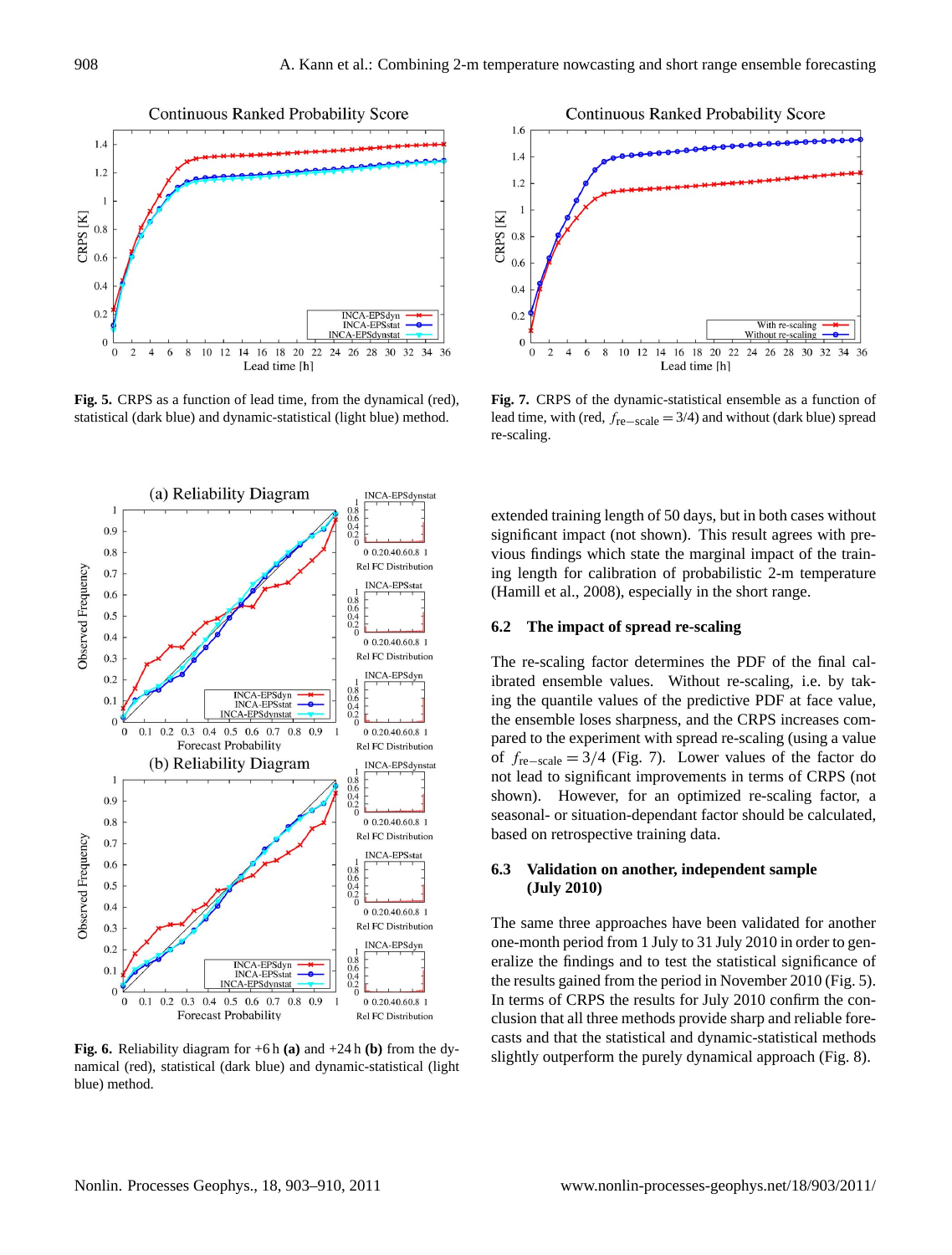

**Fig. 8.** CRPS as a function of lead time, from the dynamical (red), statistical (dark blue) and dynamic-statistical (light blue) method. Verification period: 1 July 2010–31 July 2010.



**Fig. 9.** CRPS as a function of lead time, from the reference dynamic-statistical method (red) and dynamic-statistical method including the analogue "add-on" which uses training data selectively (dark blue). Verification period: 1 July 2010–31 July 2010.

## **6.4 Refinements of the statistical methods**

Generally, the statistical methods use historical training data to improve the skill of the raw probabilistic forecast. An optimized way of choosing proper training data or of taking into account error persistence could provide added value. A time-decaying variant of the NGR approach, i.e. giving higher weights to the latest model errors (Kann et al., 2009), was applied, but did not lead to further improvements.

An analogue-type correction that takes only into account the 30 most similar training days (from a sample of the last 60 days) for the RMSE calculation, is applied on both validation periods (July and November 2010). Note that "similar" is defined as those INCA runs with lowest sum of squared differences compared with the current run. In case of November 2010, the analogue method does not add significant value, probably due to rather persistent weather regimes during late fall anyway (e.g. long-persisting stable situations with low stratus). During summer, the analogue add-on slightly improves the skill compared to the reference dynamic-statistical approach by about 5 % (Fig. 9).

## **7 Conclusions**

The basic concept, combining INCA with statistically and dynamically derived ensemble variance, provides sharp and reliable probabilistic 2-m temperature forecasts. In accordance with the general higher skill of INCA in the nowcasting range, all methods show the highest skill during the first 12 h. The statistical and the coupled dynamic-statistical approaches give slightly better results than the pure dynamical method, i.e. statistical adaptations are able to overcome the under-dispersive behavior of the limited area ensemble system, at least from +12 h onwards. These results, obtained from a one-month validation period (November 2010), are confirmed by an independent verification sample from another season (July 2010).

Additional refinement of the statistical approaches using an analogue technique leads to slight further improvements (about 5 % in terms of CRPS) of the combined statisticaldynamical method, especially for July 2010.

Although the mean skills of the statistical and the combined dynamic-statistical method are very close, statistical methods alone are not ideally suited for handling uncertainties originating from dynamical processes. For example, temporal uncertainties concerning the passage of a front and the associated temperature de- or increase can only be addressed by an NWP model. Thus, "dynamical" uncertainties, adapted by statistical methods to reduce systematic model errors, are suitable and necessary ingredients for optimized, probabilistic 2-m temperature short range forecasts.

In general, these methods are not restricted to 2-m temperature only, although the assumption of a Gaussian distribution is a limiting factor. However, applying similar methods on 10-m wind speed using a non-negative variant (with a cut-off at zero) of the non-homogeneous Gaussian regression (Thorarinsdottir and Gneiting, 2010) confirms the results obtained for 2-m temperature and leads to the result that a combined dynamical-statistical approach performs best.

The experiments have been carried out based on station locations, but the method can easily be extended to gridded fields if this is required for operational purposes.

*Acknowledgements.* The authors are thankful to the editor and the anonymous reviewers for their suggestions and comments that led to substantial improvement of the manuscript.

Edited by: O. Talagrand Reviewed by: two anonymous referees